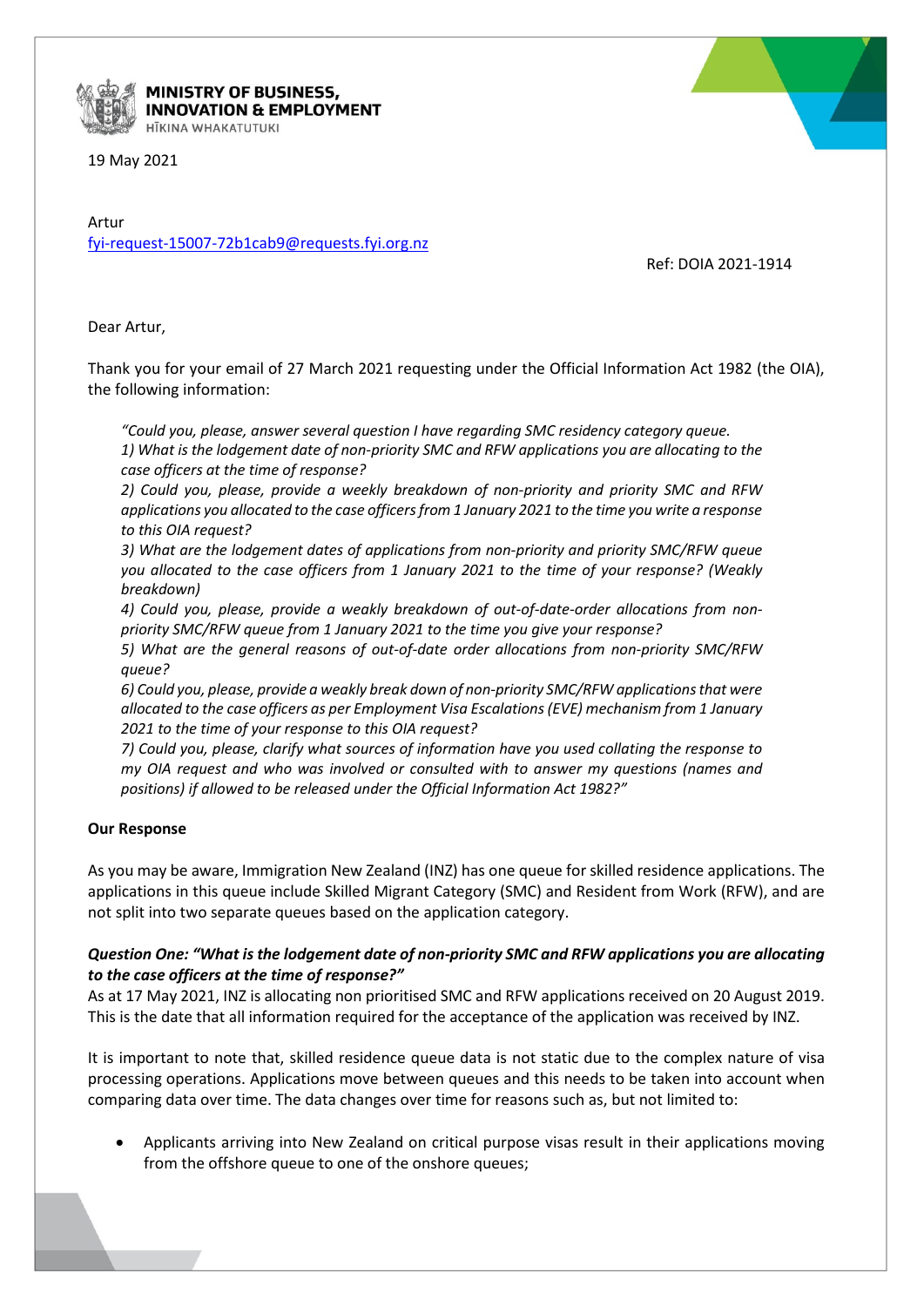- A change in an applicant's circumstances resulting in their application meeting the priority criteria and being moved to the priority queue;
- Applications being escalated via the Employment Visa Escalation (EVE) process [https://www.immigration.govt.nz/about-us/media-centre/newsletters/korero/korero-july-](https://www.immigration.govt.nz/about-us/media-centre/newsletters/korero/korero-july-2019/employment-visa-escalations-eve)[2019/employment-visa-escalations-eve;](https://www.immigration.govt.nz/about-us/media-centre/newsletters/korero/korero-july-2019/employment-visa-escalations-eve)

## *Question Two: "Could you, please, provide a weekly breakdown of non-priority and priority SMC and RFW applications you allocated to the case officers from 1 January 2021 to the time you write a response to this OIA request?*

# *Question Three: What are the lodgement dates of applications from non-priority and priority SMC/RFW queue you allocated to the case officers from 1 January 2021 to the time of your response? (Weakly breakdown)"*

Allocation information is not held in the Immigration Application Management system in a reportable format. This information is therefore recorded manually by the INZ Manukau office and is limited to the number of applications allocated each week and from which queue, this does not include a breakdown by application type or their lodgement dates. We can however provide the total number of skilled residence applications that were allocated from the onshore non priority queue, priority queue, and via the Employment Visa Escalation (EVE) process between the allocation weeks 04 January 2021 to 17 May 2021 (see Table one below).

Please note that allocations of applications to immigration officers occur weekly and the number of applications that are allocated is dependent upon processing capacity. The Government is currently reviewing its approach to the New Zealand Residence Programme (NZRP) and is considering replacing the planning range with a more targeted approach that focuses on management of specific residence visa types. In the meantime, INZ will continue to process applications at the same volume and with the same level of resourcing as the previous NZRP allowed for. This has an impact on the number of applications that can be allocated and the timeliness of application processing.

Also note that in February 2021, the Auckland region moved into Alert Level 3 twice which had an impact on the processing of skilled residence applications, and the capacity for immigration officers to be allocated new applications. With reduced processing capacity and reduced ability for some staff to access INZ offices during the COVID-19 response, for several weeks the INZ Manukau office had limited numbers of staff processing skilled residence applications from the office and reduced productivity for those working from home.

| <b>Allocation</b><br>week | <b>Priority</b><br>Queue | <b>Non Priority</b><br>Queue | <b>Employment Visa</b><br><b>Escalation Process</b><br>(EVE) |
|---------------------------|--------------------------|------------------------------|--------------------------------------------------------------|
| $4$ -Jan- $21$            | 47                       | 104                          | 4                                                            |
| 11-Jan-21                 | 16                       | 97                           | $\mathcal{P}$                                                |
| 18-Jan-21                 | 49                       | 114                          | 0                                                            |
| 25-Jan-21                 | 58                       | 92                           | 5                                                            |
| $1-Feb-21$                | 41                       | 129                          | 3                                                            |
| 8-Feb-21                  | 17                       | 177                          | O                                                            |
| 15-Feb-21                 | 60                       | 17                           | 6                                                            |
| 22-Feb-21                 | 21                       | 49                           | ŋ                                                            |
| $1-Mar-21$                | 35                       | 30                           | 1                                                            |
| 8-Mar-21                  | 52                       | 0                            | ŋ                                                            |
| 15-Mar-21                 | 73                       | 49                           | U                                                            |
| 22-Mar-21                 | 16                       | 118                          | O                                                            |

## *Table One*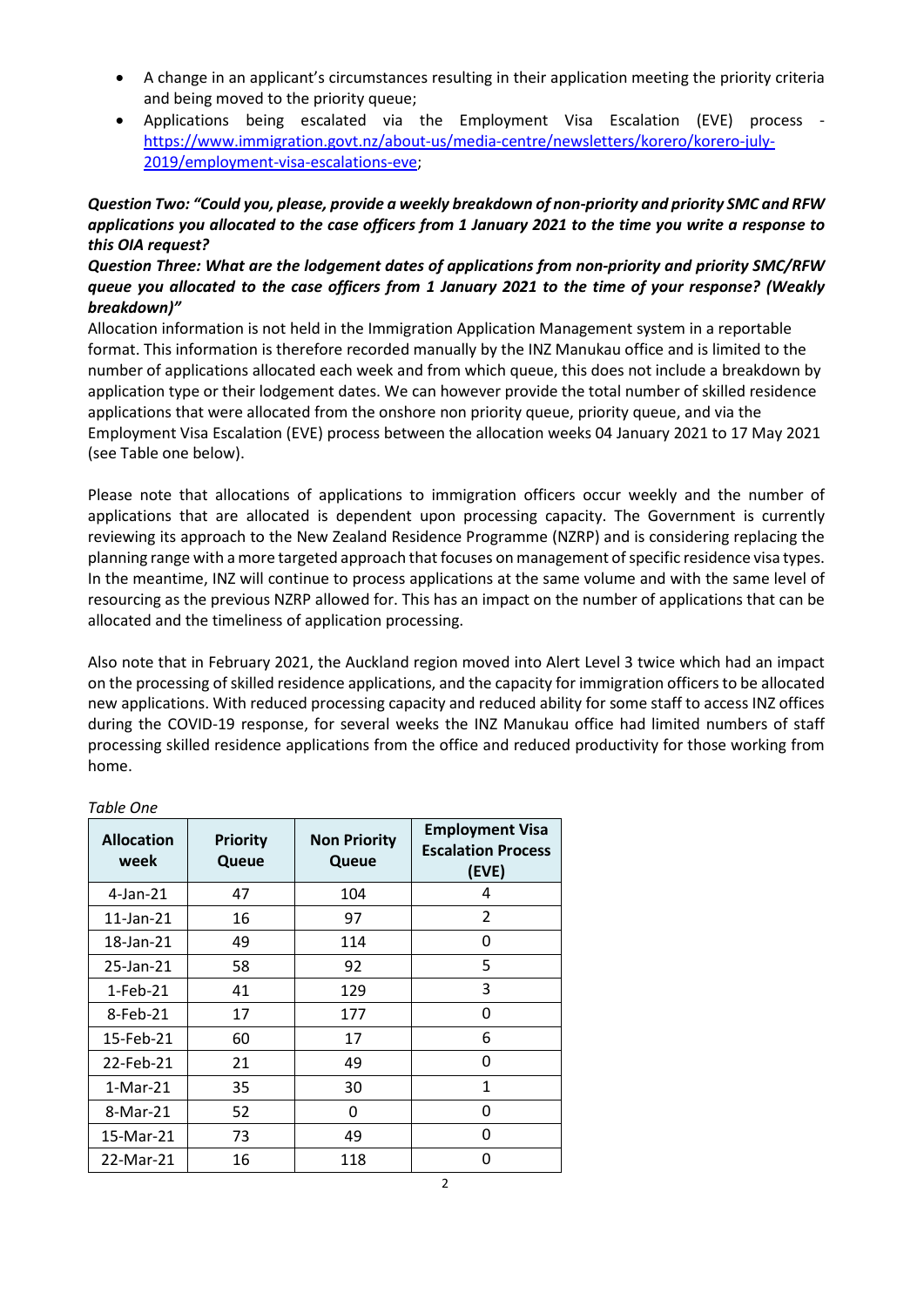| 29-Mar-21  | 26 | 80  |   |
|------------|----|-----|---|
| 5-Apr-21   | 47 | 20  |   |
| 12-Apr-21  | 37 | 31  |   |
| 19-Apr-21  | 79 | 4   | O |
| 26-Apr-21  | 45 | 39  | 3 |
| $3-May-21$ | 41 | 46  | O |
| 10-May-21  | 69 | 83  |   |
| 17-May-21  | 68 | 101 |   |

*Question Four: "Could you, please, provide a weakly breakdown of out-of-date-order allocations from non-priority SMC/RFW queue from 1 January 2021 to the time you give your response?; Question Five: What are the general reasons of out-of-date order allocations from non-priority SMC/RFW queue?;*

*Question Six: Could you, please, provide a weakly break down of non-priority SMC/RFW applications that were allocated to the case officers as per Employment Visa Escalations (EVE) mechanism from 1 January 2021 to the time of your response to this OIA request?"*

The SMC and RFW applications will be prioritised for allocation to an immigration officer if the principal applicant is in New Zealand and:

- is paid twice the median wage or higher (currently NZD \$51 an hour or NZD \$106,080 a year), or
- works in an occupation where registration is required by immigration instructions and holds that registration.

Applications that do not meet the criterion for prioritisation are allocated to an immigration officer in the order they are received. Applications however, can be prioritised or deprioritised if an applicant's circumstances change.

As noted earlier, applications move between queues and can be allocated out of date order for reasons such as, but not limited to:

- Applicants arriving into New Zealand on critical purpose visas result in their applications moving from the offshore queue to one of the onshore queues;
- A change in an applicant's circumstances resulting in their application meeting the priority criteria and being moved to the priority queue;
- Applications being escalated via the Employment Visa Escalation (EVE) process [https://www.immigration.govt.nz/about-us/media-centre/newsletters/korero/korero-july-](https://www.immigration.govt.nz/about-us/media-centre/newsletters/korero/korero-july-2019/employment-visa-escalations-eve)[2019/employment-visa-escalations-eve;](https://www.immigration.govt.nz/about-us/media-centre/newsletters/korero/korero-july-2019/employment-visa-escalations-eve)

Table one includes a breakdown of the number of applications that were allocated from the priority queue and via the EVE process between allocation weeks 04 January 2021 to 17 May 2021.

## *Question Seven: "Could you, please, clarify what sources of information have you used collating the response to my OIA request and who was involved or consulted with to answer my questions (names and positions) if allowed to be released under the Official Information Act 1982?"*

Allocation information is manually collated and reported on by a team within the INZ Manukau Office. This team is managed by Immigration Manager, Emma McFarland.

Any updates in regards to the allocation of applications can be found via the following link: [https://www.immigration.govt.nz/new-zealand-visas/waiting-for-a-visa/how-long-it-takes-to-process](https://www.immigration.govt.nz/new-zealand-visas/waiting-for-a-visa/how-long-it-takes-to-process-your-visa-application/smc-and-rfw-timeframe-information)[your-visa-application/smc-and-rfw-timeframe-information](https://www.immigration.govt.nz/new-zealand-visas/waiting-for-a-visa/how-long-it-takes-to-process-your-visa-application/smc-and-rfw-timeframe-information)